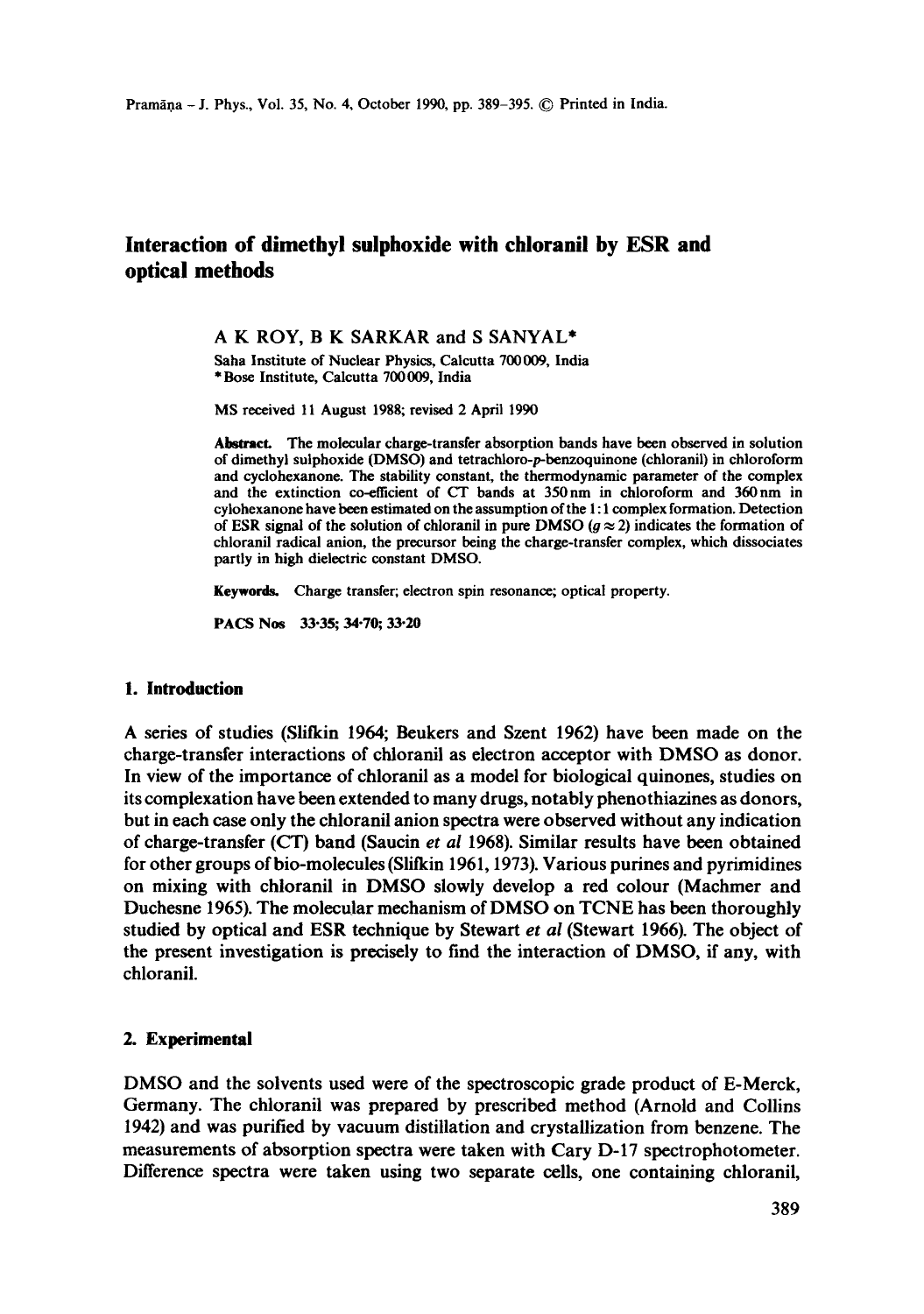DMSO and solvent, the other with DMSO and solvent. The electron spin resonance spectrum of chloranil in DMSO was taken in a home-made X-band ESR spectrometer employing 100 kHz field-modulation. The field calibration was done with the help of proton-resonance side-band technique (Sanyal and Roy 1982). Infrared spectra of the solution of chloranil in DMSO were taken in Beckmann IR20 spectrophotometer.

### **3. Results and** discussion

In the present work the absorption spectra of chloranil and DMSO in chloroform show a peak at 350nm for low donor and acceptor concentration, and for higher



Figure 1. Absorption spectra (a) In chloroform  $[A] = 6.6 \times 10^{-4}$  (M/L),  $[D] = 2.35$  (M/L) (b) In chloroform  $[A] = 3 \times 10^{-5}$  (M/L),  $[D] = 1.41$  (M/L) (c) In cyclohexanone  $[A] =$  $6.6 \times 10^{-4}$  (M/L), [D] = 1.41 (M/L).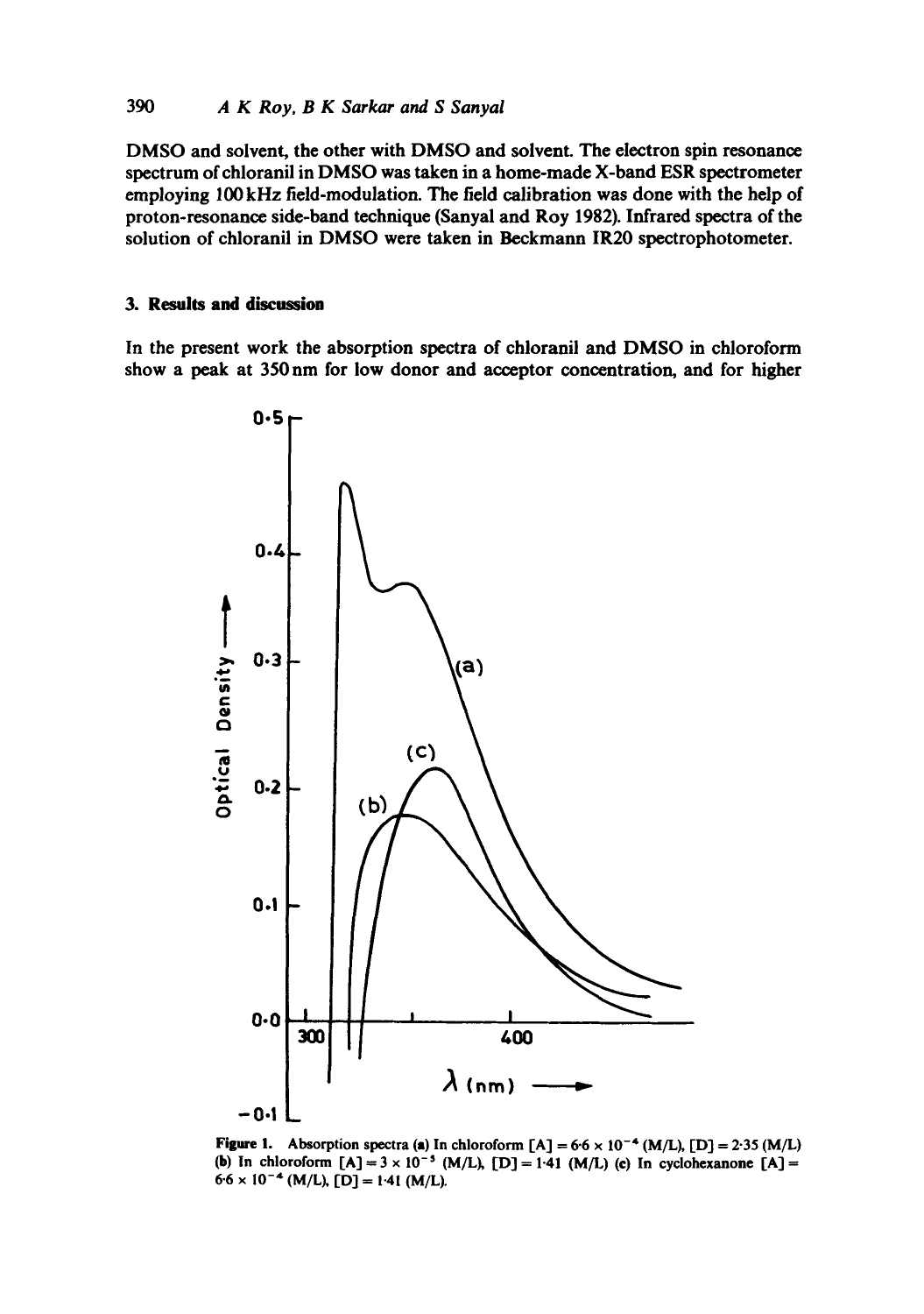concentration an extra peak at 310 nm appears. On the other hand, a single absorption peak at 360 nm appears for chloranil and DMSO in the solvent cyclohexanone. This behaviour is shown in figure 1. The extra peak at 310nm (figure la) for higher concentration seems to have arisen from the broadening of the chloranil absorption due to interaction with DMSO. It is to be noted that the absorption spectrum of chloranil anion has been reported to have maxima at 315, 330, 427 and 455nm (Slifkin 1964). The spectrum of the complex of chloranil with aminoacids in ethanol shows a peak in between 350 nm and 390 nm depending on pH (Birks and Slifkin 1963). The 350 nm peak in chloroform or the 360 nm peak in cyclohexanone (as cited above) do not correspond to the chloranil anion. Unlike the earlier observations the solution of chloranil in DMSO (concentration of chloranil  $7 \times 10^{-2}$  mol/litre) exhibit ESR spectrum (figure 2) with  $q \approx 2$  and  $\Delta H$  (linewidth)  $\approx 4.96$  gauss.

The equilibrium constant for complex-formation was evaluated using 350 nm and 360nm peak from the relation (Benesi and Hildebrand 1949)

$$
\frac{[A]l}{\log I_0/I} = \frac{1}{K_c \varepsilon_{CT}} \times \frac{1}{[D]} + \frac{1}{\varepsilon_{CT}}
$$
(1)



Figure 2. Typical ESR spectrum of the solution of chloranil in DMSO.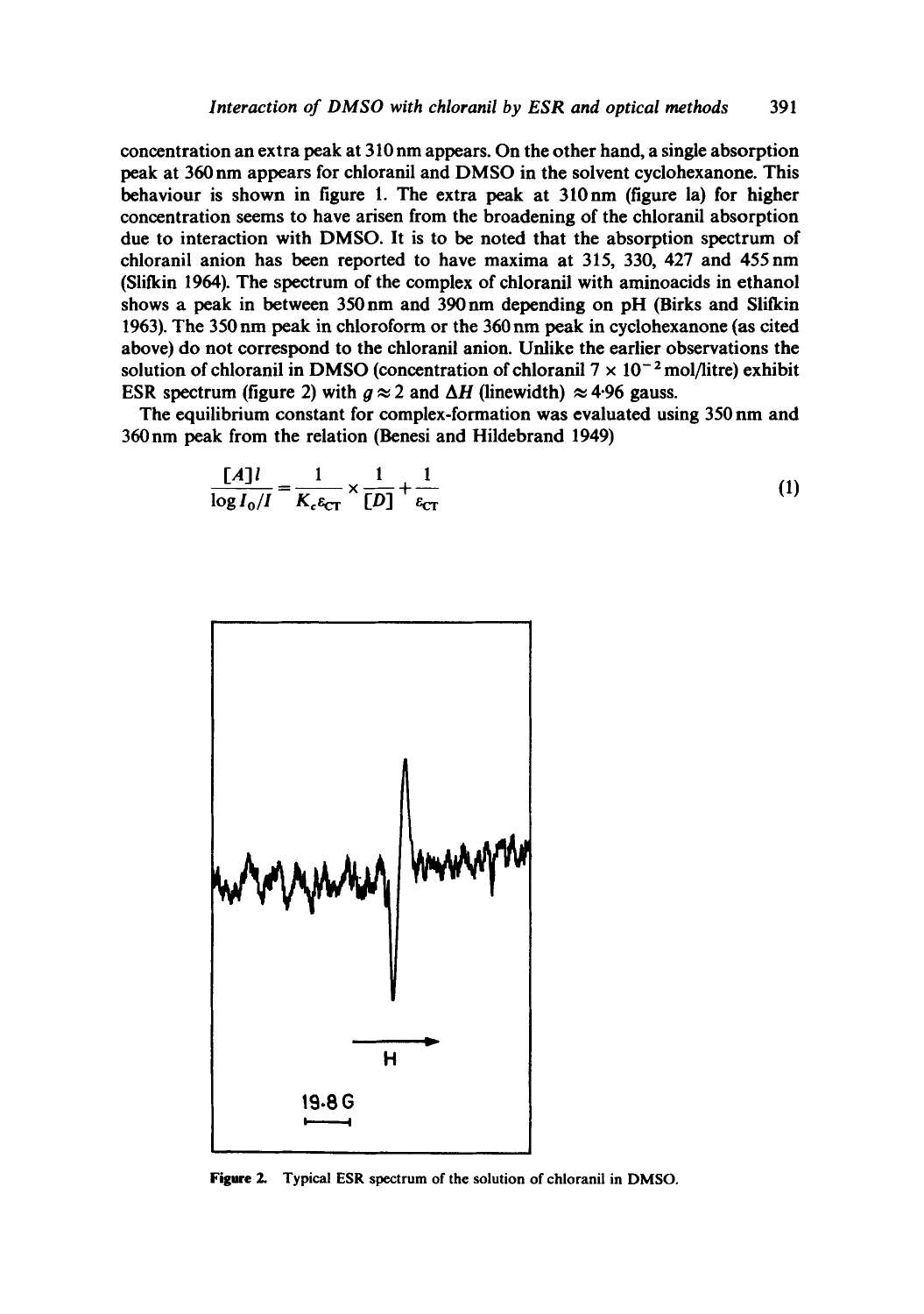| Solvent                   | $\lambda_{\text{max}}$ | K,<br>litre/mol            | $\epsilon_{\text{CT}}$      | $\Delta H_{\alpha}$<br>kcal/mol |
|---------------------------|------------------------|----------------------------|-----------------------------|---------------------------------|
| Chloroform                | 350                    | 0.2                        | 1000<br>(at $28^{\circ}$ C) | — 0-64                          |
| Cvclohexanone             | 360                    | 0.25                       | 980<br>(at $28^{\circ}$ C)  | — 0-69                          |
| * Carbon<br>tetrachloride | 394                    | 441<br>(at $20^{\circ}$ C) |                             | $-3.5$                          |

Table 1. Parameters of the charge-transfer complex.

\* Values calculated from Slilkin (1969)

and the enthalpy of dissociation of the complex was computed from the expression

$$
\frac{\mathrm{d}}{\mathrm{d}T}(\ln K_c) = \frac{-\Delta H_0}{RT^2} \tag{2}
$$

where  $[A]$  and  $[D]$  are respectively molar concentrations of acceptor and donor molecules,  $K_c$  is the equilibrium constant for 1:1 complex,  $\varepsilon_{CT}$  is the molar extinction co-efficient of the complex.  $\Delta H_0$  is the change of enthalpy, others have usual meaning. The results are given in table 1.  $\varepsilon_{CT}$  values in table 1 are for 28°C. No shift of  $\lambda_{\text{max}}$ with change of temperature is noted as shown in figure 4. Infrared spectra of chloranil-DMSO shows a red-shift of -SO stretching frequency from 1320 to  $1290 \text{ cm}^{-1}$  and of carbonyl band from 1690 to 1650 cm<sup>-1</sup> but a new band appears at  $1380 \text{ cm}^{-1}$  (figure 3) which is possibly the red-shifted band of  $-C=C-$  of pure chloranil (Slifkin 1970) which occurs at  $1572 \text{ cm}^{-1}$ . The observed peaks obey not only Benesi-Hildebrand equation but are also temperature reversible (figure 4) and as such they are treated as charge-transfer bands with the possibility of 1:1 complexation as evidenced from the above infrared spectra of the same. Therefore, DMSO is not a non-interacting solvent as regards chloranil and is most probably donating n-electron from oxygen into the antibonding orbital of chloranil. It therefore appears that decrease in bond order of the molecule is detected both in the carbonyl as well as  $-C=C$ - bands. These complexes are not wholly dative as the case of phenothiazine complexes, (Matsunaga 1964) where carbonyl IR frequency is shifted to  $1580 \text{ cm}^{-1}$ . In the present case, dielectric constant of DMSO being high, a small fraction of the complex ionizes. The resulting acceptor anion gives rise to ESR signal and the corresponding donor cation gets solvated in DMSO and thereby its ESR signal is not observable.

The oxygen-free DMSO-chloranil solution through which nitrogen gas is passed does not show any colouration even in a month. In presence of oxygen the ESR signal has been observed to decay slowly and a red colouration develops in the DMSO-chloranil solution. The destruction of chloranil by DMSO as reported by Slifkin (Slifkin 1964) is then a secondary process involving chloranil anion and perhaps oxygen also.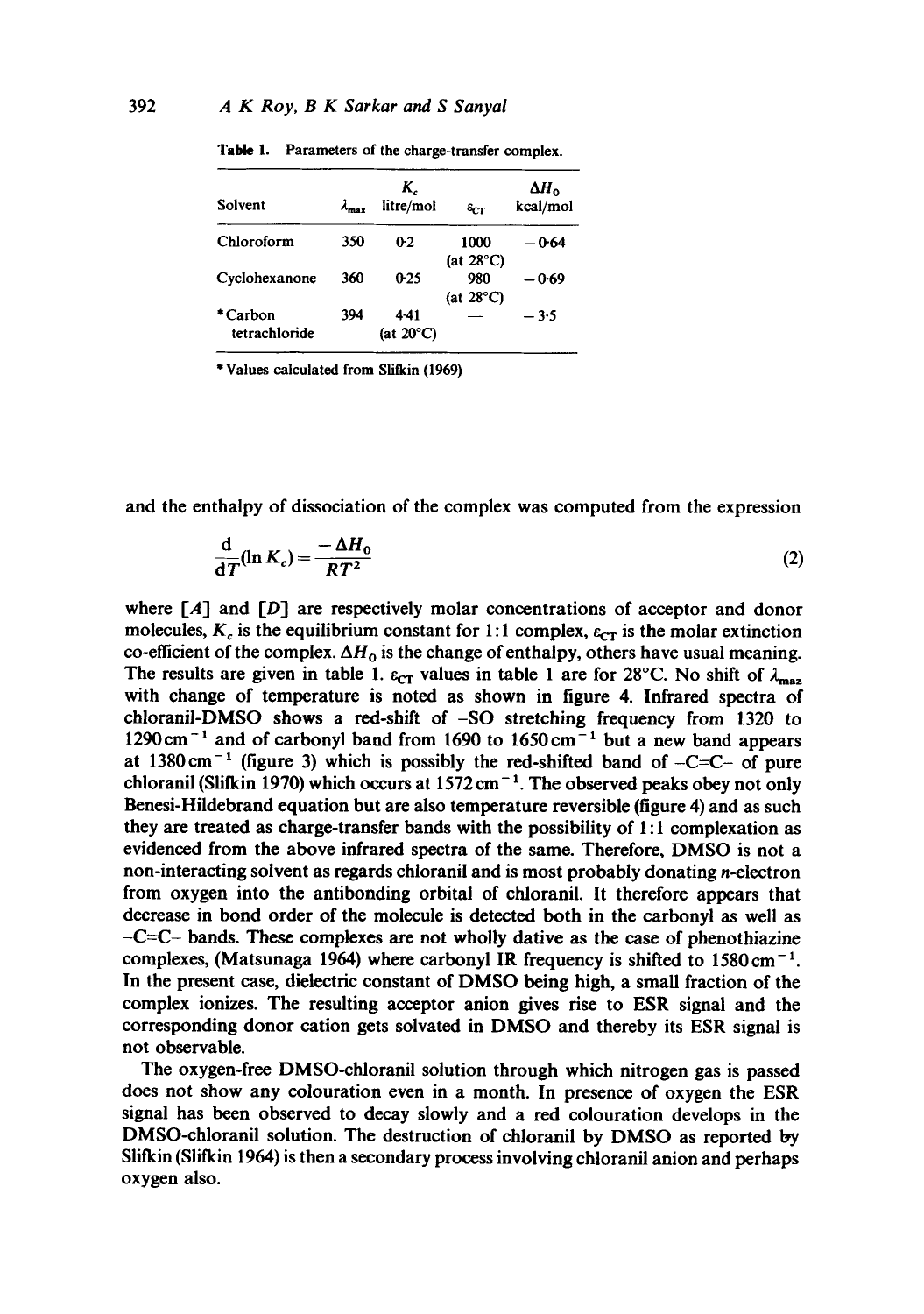

Figure 3. Typical IR spectra.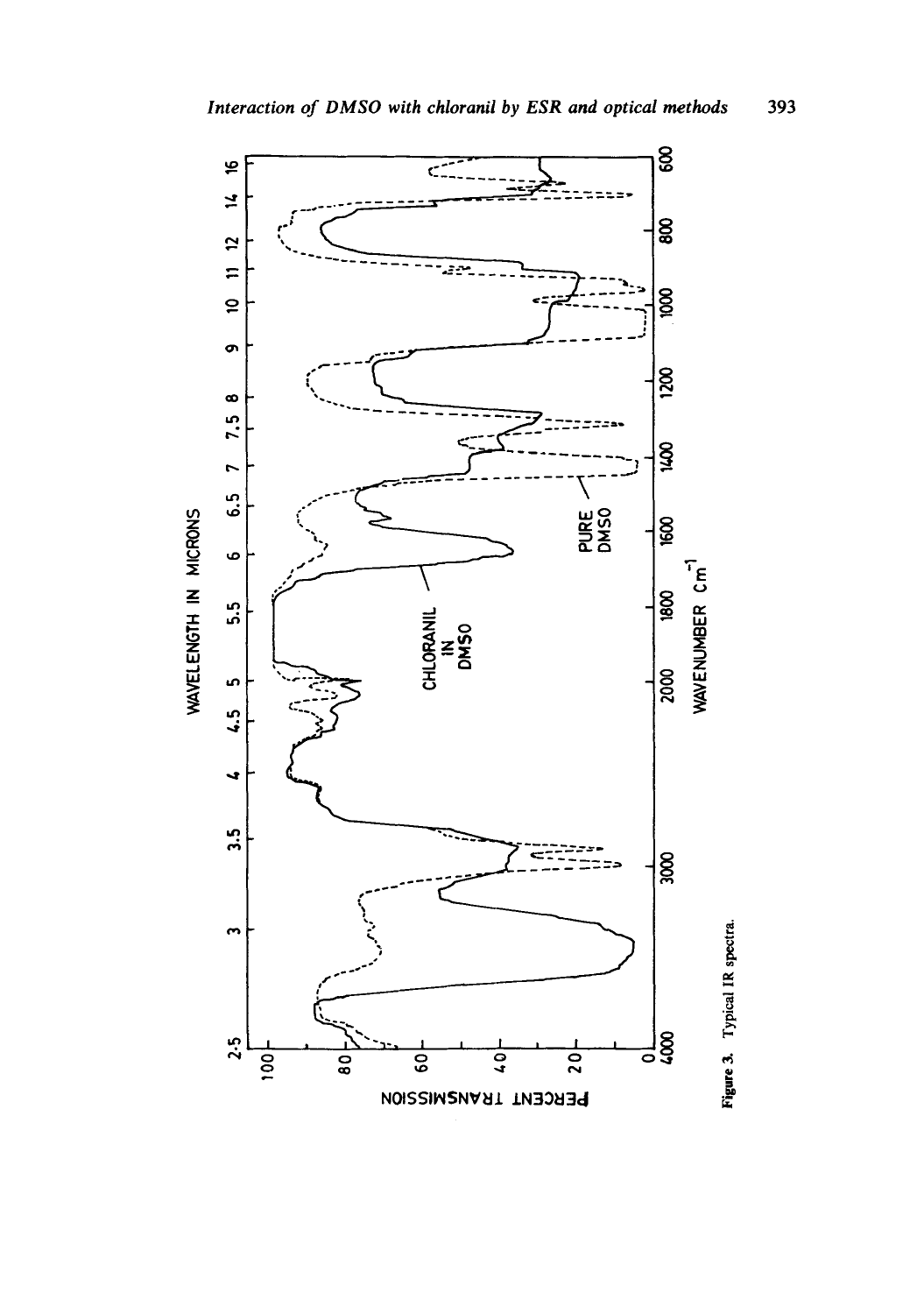

Figure 4. Variation of O.D with temperature  $R = 0.5$ .

## **Acknowledgement**

The authors wish to thank RSIC of Bose Institute for providing the necessary facility for optical measurement.

# **References**

Arnold R T and Collins C 1942 J. Am. Chem. Soc. 62 983 Benesi H A and Hildebrand J H 1949 J. Am. Chem. Soc. 71 2703

394